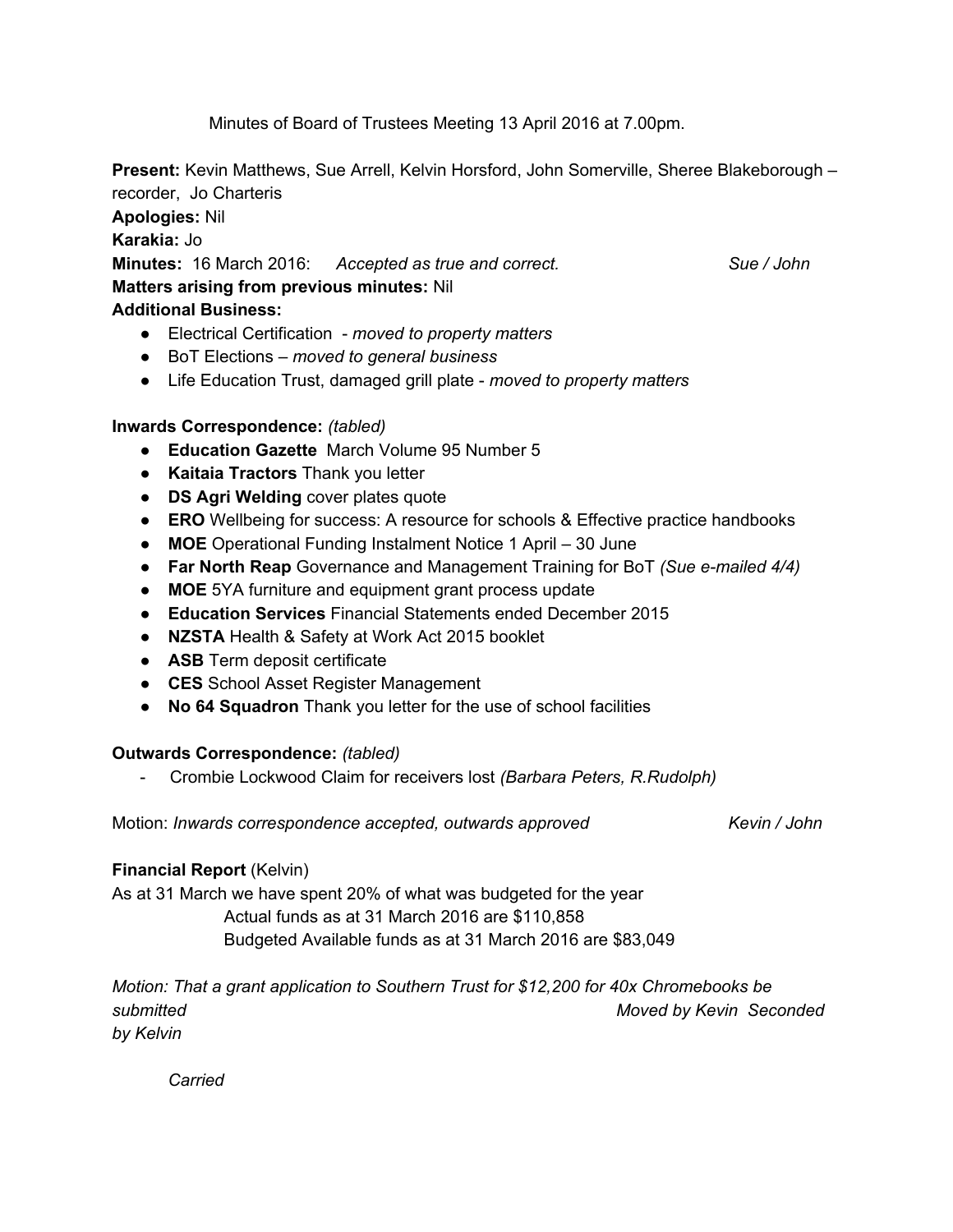*Motion: That a grant application to Trillian trust for \$2,952.18 for Van and Trailer Hire to attend the AIMS Games in Tauranga be submitted Moved by Kevin Seconded by Kelvin*

#### *Carried*

The Board wishes to thank Rob and his team of volunteers for their efforts to date in organising the students and fundraising for the AIMS Games. This incredible life opportunity made available to our students only through this commitment and increased workload we really appreciate it.

*Financial report accepted and accounts moved for payment Kelvin / John*

**Principal's Report.** (Sue) *see report attached*

- **Roll**209 students.
- **Attendance** 90.97% *The attendance this month has been impacted on by a lot of illness and some parents taking extra time for a holiday after Easter*
- **New Food Safety Law** *Sheree to look into quotes for our own sterilizer for the Staffroom and becoming certified in the future*
- **SAF** (Student Achievement Function) Rhona has arranged for our staff to have a professional development day on the 29<sup>th</sup> April which is the last Friday of the school holidays. The facilitator is from Cognition- Alan Powell and the PD is around Teaching as Inquiry
- **Health & Safety & Vulnerable Children's Policies** *see handouts, deferred to next meeting for approval*

● **Progress & Achievement** reading comparison information handed out *see handout* Principal's report accepted by Kevin and thanked Sue for her report.

## **Self Review:**

**NAG 1,2,2A:** Curriculum Review – P.E. *(Rob) see handout* **NAG 4:** Accept Financial Statements & Approve Audited accounts *only draft received to date Kelvin to preview*

**NAG 6:** Tabled electronic roll Review Policies *deferred to next meeting for approval*

#### **Property**

1. **Health & Safety Committee** John *– see handout attached Kevin thanked John for his report*

*Motion: The Board approves the purchase of a new Husqvarna lawn mower valued at \$649 from Kaitaia Tractors Ltd Moved by Kevin Seconded by Kelvin*